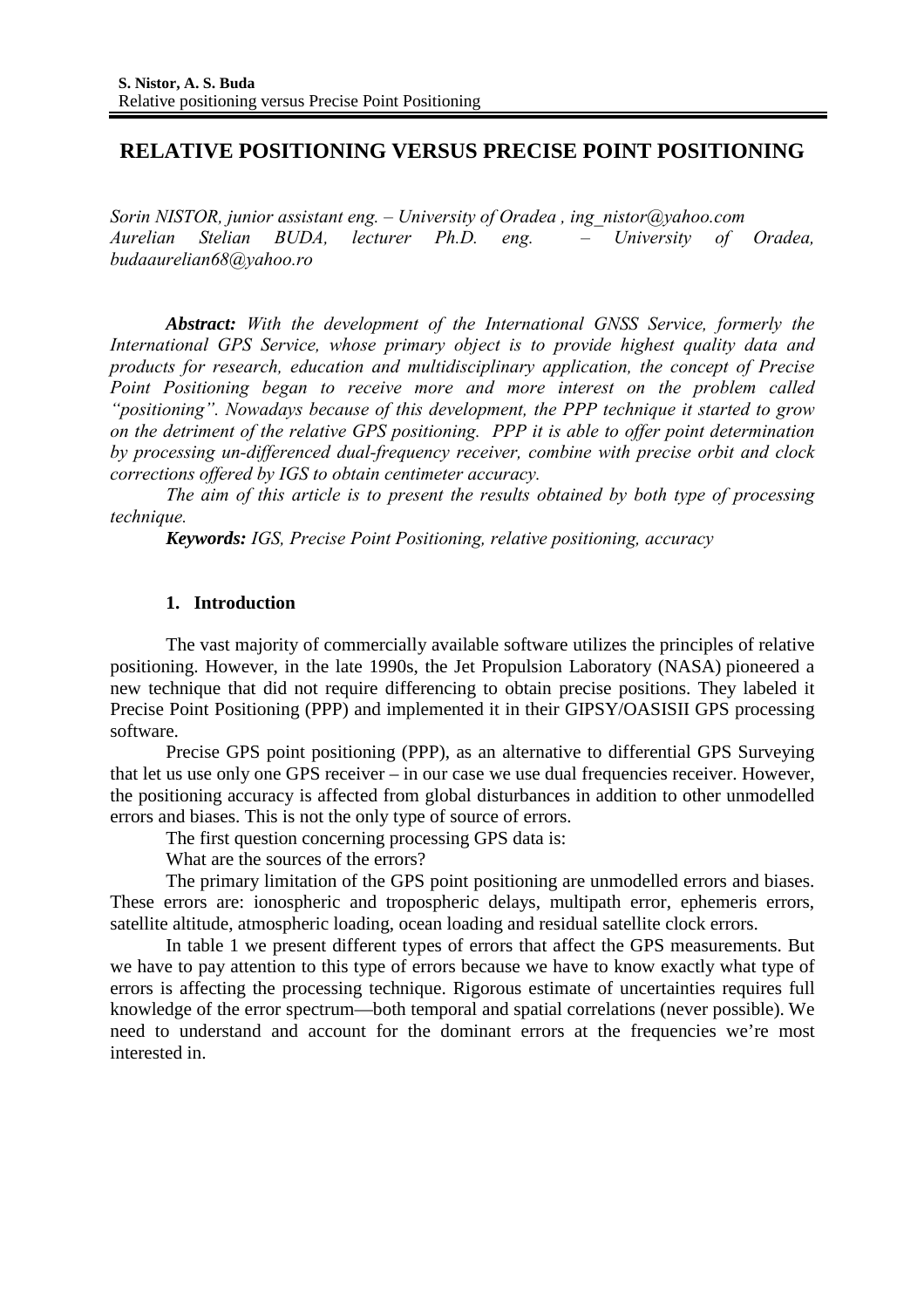| 1 avit. 1                                 |                                             |                |  |  |
|-------------------------------------------|---------------------------------------------|----------------|--|--|
| Signal propagation effects                | Unmodeled motions of the station            | Unmodeled      |  |  |
|                                           |                                             | motions of the |  |  |
|                                           |                                             | satellites     |  |  |
| Receiver noise                            | Monument instability                        |                |  |  |
| Ionospheric an tropospheric effects       | Loading of the crust by atmosphere, oceans, |                |  |  |
|                                           | and surface water                           |                |  |  |
|                                           |                                             |                |  |  |
| Signal<br>scattering<br>antenna<br>phase  |                                             |                |  |  |
| center / multipath )                      |                                             |                |  |  |
|                                           |                                             |                |  |  |
|                                           |                                             |                |  |  |
| (mainly)<br>Atmospheric<br>delay<br>water |                                             |                |  |  |
| vapor)                                    |                                             |                |  |  |

Table.1

The ionospheric effect, which is the dominant error source in point positioning after the application of precise GPS orbit and clock products, can be mitigated effectively by using dual-frequency measurements our using the ionospheric model offered by IGS or Berne University.

#### **2. Relative positioning**

There are essentially two ways in which measurements from two receivers are used to account for biases, and hence improve accuracy:

- 1. Each set of measurements at a receiver are independently used to derive a position which is in error by more or less the same amount. This is the DGPS procedure implemented for precise navigation applications using pseudo-range data.
- 2. Differencing measurements between receivers leads to an observable that is essentially free of biases (or at least substantially reduced if the receivers are not too far apart). This is the GPS surveying mode of differential positioning using carrier phase data.

Differential or relative positioning requires at least two receivers set up at two stations (usually one is known) to collect satellite data simultaneously in order to determine coordinate differences. This method will position the two stations relative to each other (hence the term "relative positioning") and can provide the accuracies required for land surveying. There are two type of relative positioning:

- Differential Positioning (Code Pseudo-Range Tracking)
- Differential Positioning (Carrier Phase Tracking)

The term differential positioning is sometimes used interchangeably with relative positioning. However since differential positioning is more often associated with the specific type of relative positioning which applies correction measured at a "known" site to measurements at an "unknown" site, relative positioning will be the term used to describe the general concept as shown in Figure 1.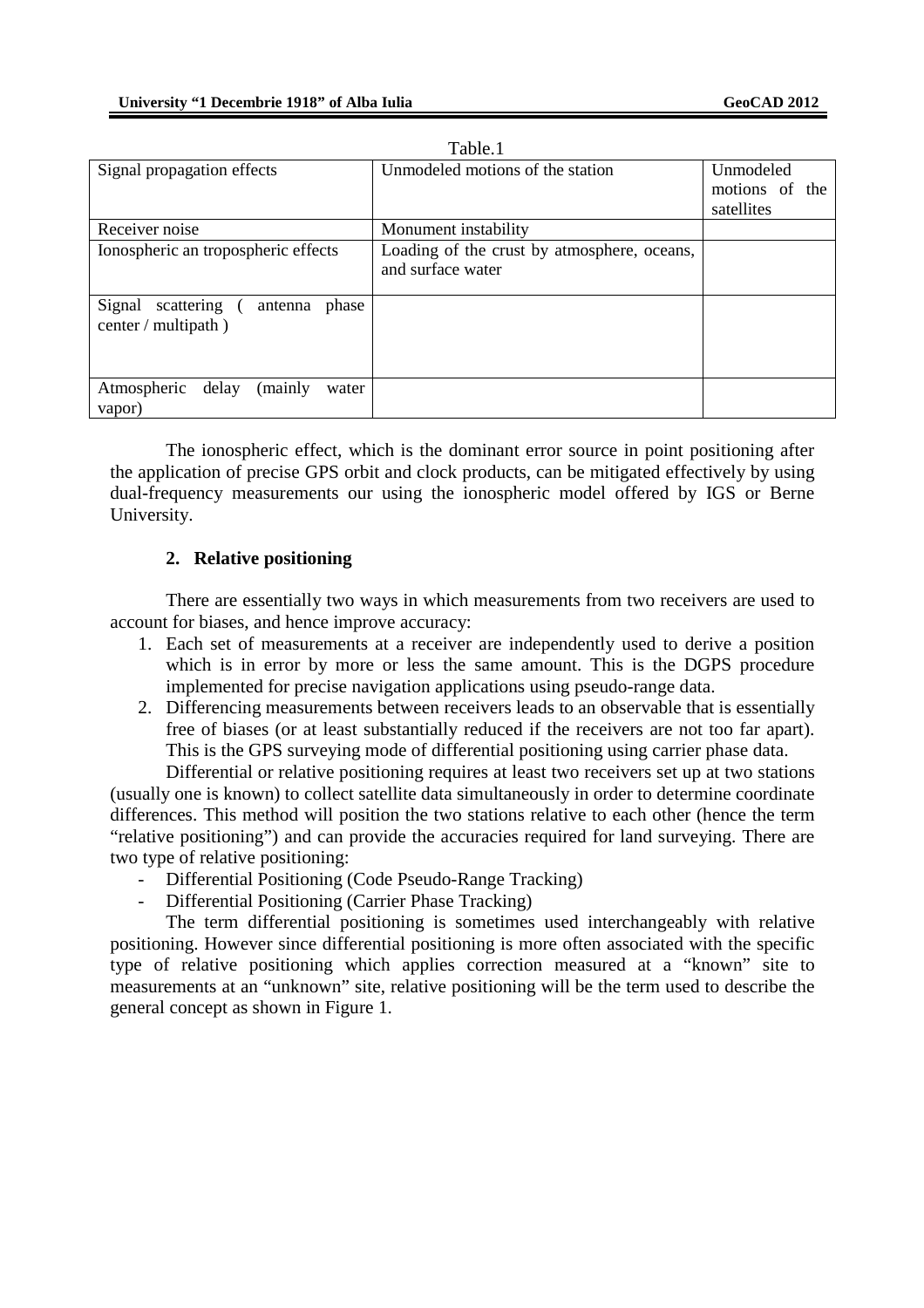

Figure 1.

We assume we can write the actual observation to be the sum of a modeled observation, plus an error term:

# $\begin{array}{l} P_{observed}=P_{model}+ \: noise \\ = P \: (x,y,z,t) + v \end{array}$

Next we apply Taylor's theorem, where we expand the computed model using provisional parameter values and ignore second and higher order terms:

$$
P(x, y, z, \tau) \cong P(x_0, y_0, z_0, \tau_0) + (x - x_0) \frac{\partial P}{\partial x} + (y - y_0) \frac{\partial P}{\partial y} + (z - z_0) \frac{\partial P}{\partial z} + (r - \tau_0) \frac{\partial P}{\partial \tau}
$$
  
=  $P_{computed} + \frac{\partial P}{\partial x} \Delta x + \frac{\partial P}{\partial y} \Delta y + \frac{\partial P}{\partial z} \Delta z + \frac{\partial P}{\partial \tau} \Delta \tau$ 

So, the equation for each satellite in view – for *m* satellites we can write this system of *m* equation in matrix form:

#### **3. Precise point positioning**

NASA's Jet Propulsion Laboratory scientists developed PPP which is a new high precision mode of GPS positioning. It provides around 1 cm accuracy with single receiver and without any ground control. PPP should not be confused with average point positioning which is performed in real time using pseudo ranges, and gives about 5-10 m precision (Sanli, 1999).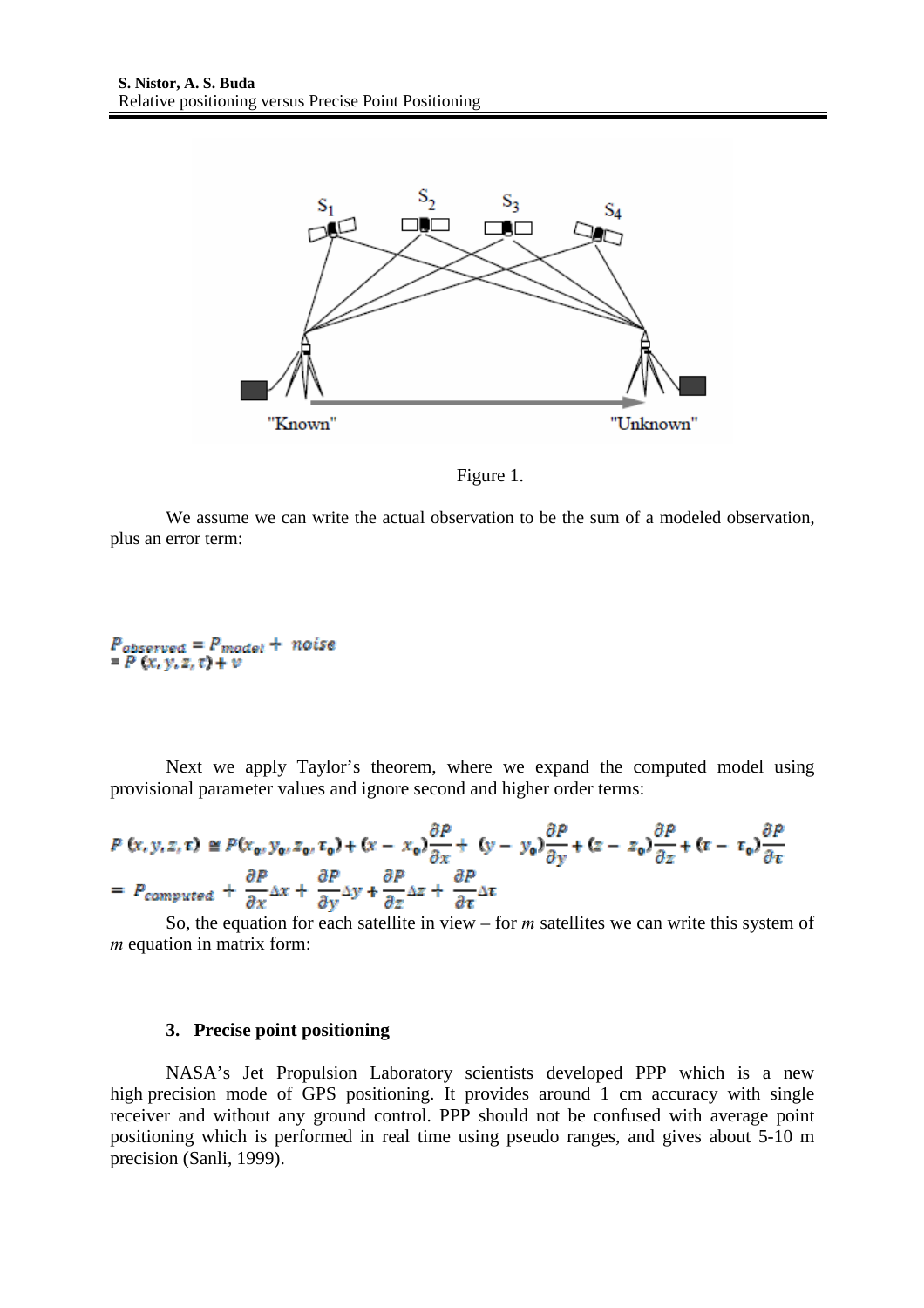The main idea basing PPP idea is that we have precise orbits and clock information from some other source we can position ourselves (along with receiver clock and tropospheric bias) very accurately.

The major difference between this to type of processing DGPS and PPP is that the PPP technique it is free from the reference receiver, its measurements and also its corrections – figure 2.

Unlike in relative positioning, common mode errors do not cancel in PPP. The station that we what to compute the coordinates by using the PPP technique contain also errors which need to be removed. These are satellite dependent errors including GDOP, clock error, orbit error, propagation dependent errors including ionosphere, troposphere, multipath, and receiver dependent errors including receiver clock error, antenna phase centre variation and measurement uncertainty.



Figure 2.

Both the carrier phase and pseudorange observables are important to PPP. The relevant expressions are in units of distance:

```
\Phi_{i,k}^p = \rho_k^p - c dt_k + c dt^p + \frac{c}{f_i} N_{i,k}^p + I_{k,i,\Phi}^p + T_k^p + d_{k,i,\Phi} + d_{k,i,\Phi}^p + d_{i,\Phi}^p + s_{k,i,\Phi}^pP_{i,k}^p = \rho_k^p - c dt_k + c dt^p + P_{k,i,p}^p + T_k^p + d_{k,i,p} + d_{k,i,p}^p + d_{i,p}^p + s_{k,i,p}^p<br>Where:
i = subscript identifying L1or L2
f_i = frequency
k = receiver station identifier
p = satellite identifier
\Phi_{k}^{p} = measured carrier phase scaled to distance (meters)
P_k^p = measured pseudorange
\rho_k^{\mathbf{p}} = geometric topocentric distance
N_k^p = integer ambiguity
dt_k = receiver clock error
dt^{p} = satellite clock error
I_{k,i,\phi}^p, I_{k,i,\phi}^p = ionosphere for phase and pseudorange and frequency f_iT_k^p = troposphere
d_{k,i,\phi}^{\mathbf{p}}, d_{k,i,\phi}^{\mathbf{p}} = multipath for phase or range respectively
```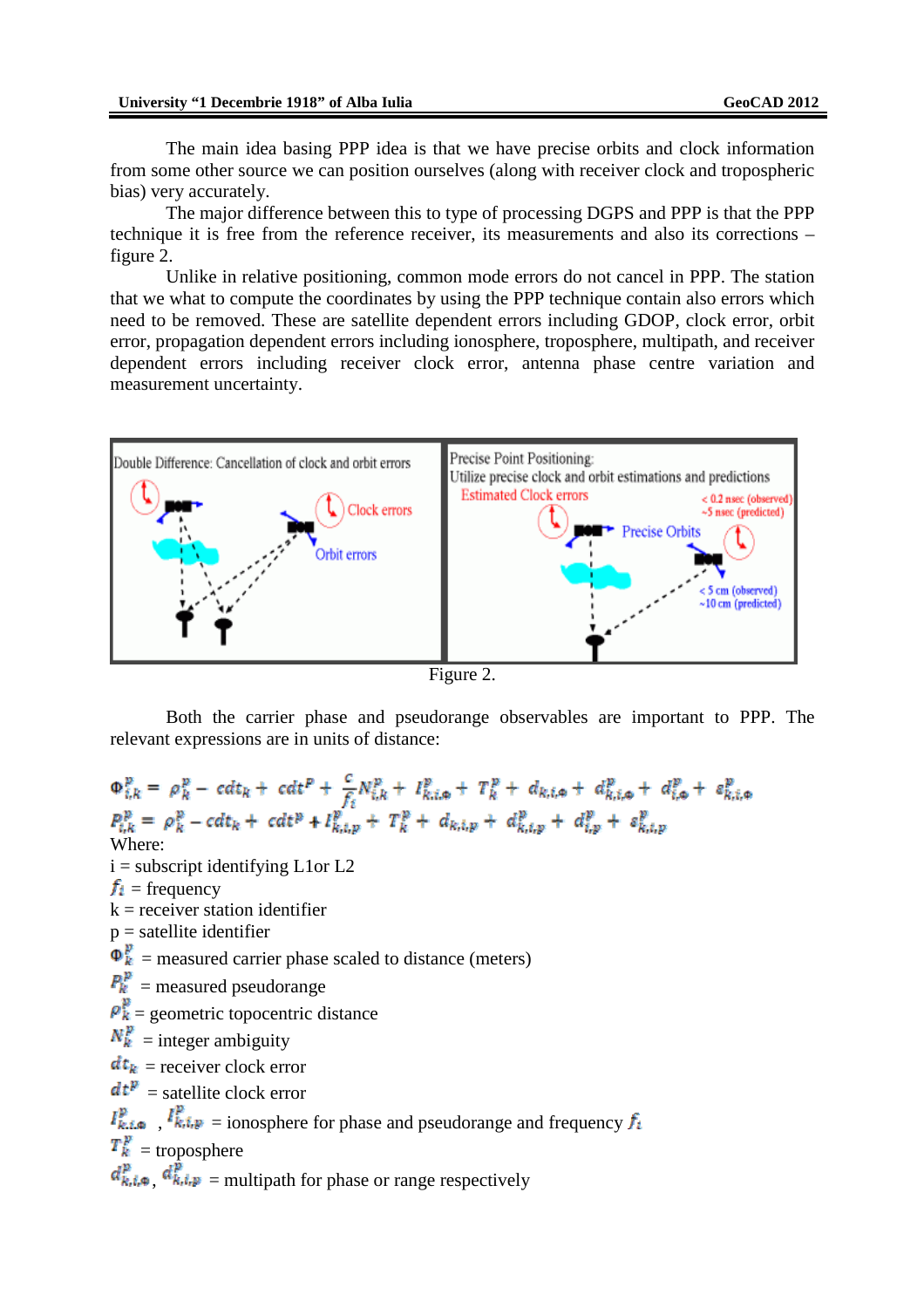$d_{i,\Phi}^{\mathbf{p}}$ ,  $d_{i,\Phi}^{\mathbf{p}}$  = satellite hardware delay for phase or range respectively  $\varepsilon_{k,i,\phi}^p$ ,  $\varepsilon_{k,i,p}^p$  = random measurement noise for phase or range respectively

By using dual frequency receiver we are able to eliminate the ionospheric errors by using the narrow-lane combination. This is defined by the metric difference L1-L2 which

isolates the ionospheric component, hence its name:<br>  $L_{\tilde{l}} = L_1 - L_2 = d_{ion} + \lambda_1 b_1 - \lambda_2 b_2 = d_{ion} + \lambda_1 (b_1 + b_2) + (\lambda_1 - \lambda_2) b_2 = d_{ion} + \lambda_1 b_{\delta} - \lambda_{\tilde{l}} b_2$ 

The largest difference between relative processing and PPP is the way that the satellite and receiver clock errors are handled. Instead of between-receiver differencing to remove the satellite clock errors, PPP uses highly precise satellite clock estimates. These satellite clock estimates are derived from a solution using data from a globally distributed network of GPS receivers.

We can use different software to process precise point positioning but we need this typical features included in the software:

- $\triangleright$  Orbit integration with appropriate force models;
- $\triangleright$  Accurate observation model (Earth model, media delay...) with rigorous treatment of celestial and terrestrial reference systems;
- $\triangleright$  Reliable data editing (cycle-slips, outliers);
- $\triangleright$  Estimation of all coordinates, orbits, tropospheric bias, receiver clock bias, polar Motion, and Earth spin rate
- $\triangleright$  Ambiguity resolution algorithms applicable to long baselines;

#### **4. Case study**

The case study has been carried out in Oradea. The data was obtain from the permanent station on the Faculty of Construction and Architecture. The data are from different hours and different intervals. The vertical value is the correction clock given in nanosecundes, and the horizontal value is time series.



In figure 3 we have the first hour.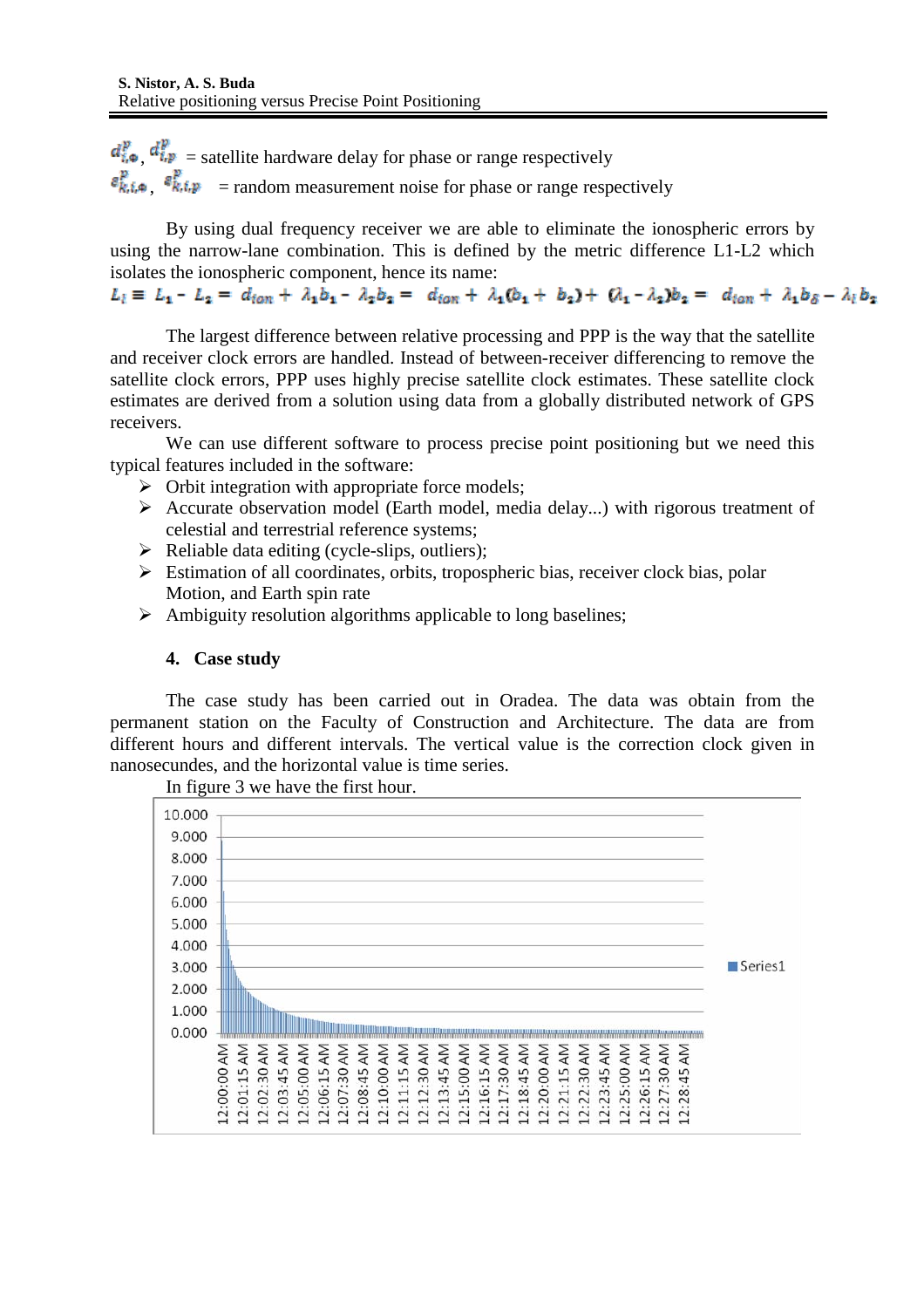

In figure 4 we have the charts after 4 hours. We can observe that the improvement of time is inessential.

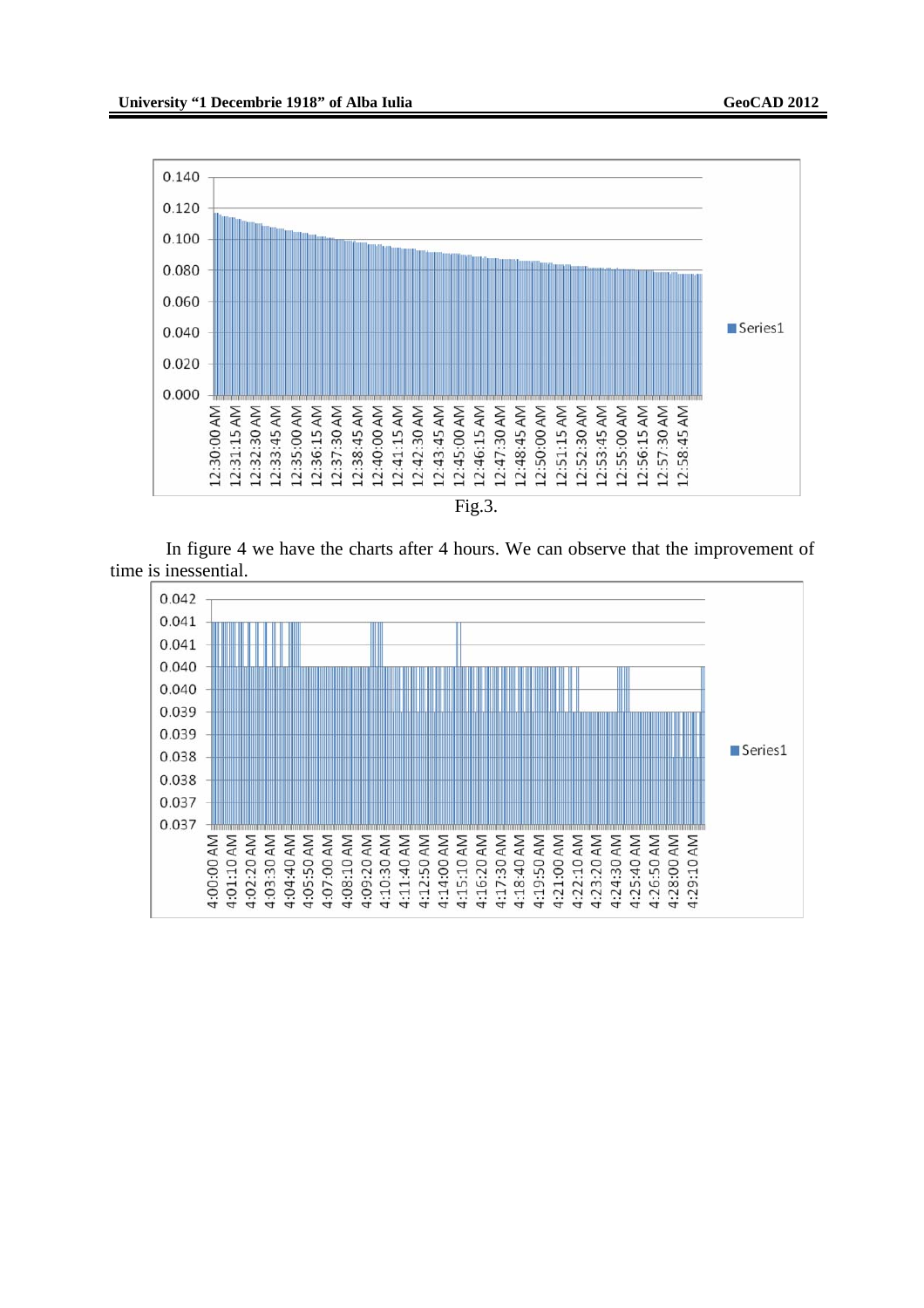

Fig. 4.

The figure 3 and 4 are related to PPP technique.

We will not describe the relative positioning charts because we are more interested in the PPP technique.

After processing data using relative positioning we were able to obtain the final coordinates. In table 2 it is presented the results, from both types of processing, deltas and rms.

|                  |                  | l'able 2.       |           |        |
|------------------|------------------|-----------------|-----------|--------|
| <b>CARTESIAN</b> | <b>ESTIMATED</b> | <b>A-PRIORI</b> | Delta(m)  | RMS(m) |
| X(m)             | 4037694.6293     | 4037695.0331    | $-0.4038$ | 0.4014 |
| Y(m)             | 1626553.3843     | 1626553.0278    | 0.3565    | 0.3580 |
| Z(m)             | 4646396.6293     | 4646396.2833    | 0.3460    | 0.3496 |

 $T-1.1.2$ 

The A-Priori coordinates are the coordinates obtain by using relative positioning and estimated are the coordinates obtain by using Precise Point Positioning.

#### **5. Conclusions**

When we are using GPS technology we are able to obtain the position of a point by two different methods: precise point positioning - when we employ only one GPS receiver, and the second method is using differential (relative) positioning – when we use two or more GPS receiver simultaneously tracking the same satellites. We show that by using only one GPS receiver and suitable software for processing we are able to obtain positioning accuracy comparable to the differential positioning.

Also as a remark we can observe that the accuracy on both methods depends mostly on the duration session. Our recommendation is that if it is used the precise point positioning technique you need at least 6 hours of data to obtain results sufficiently accurate for the surveying application.